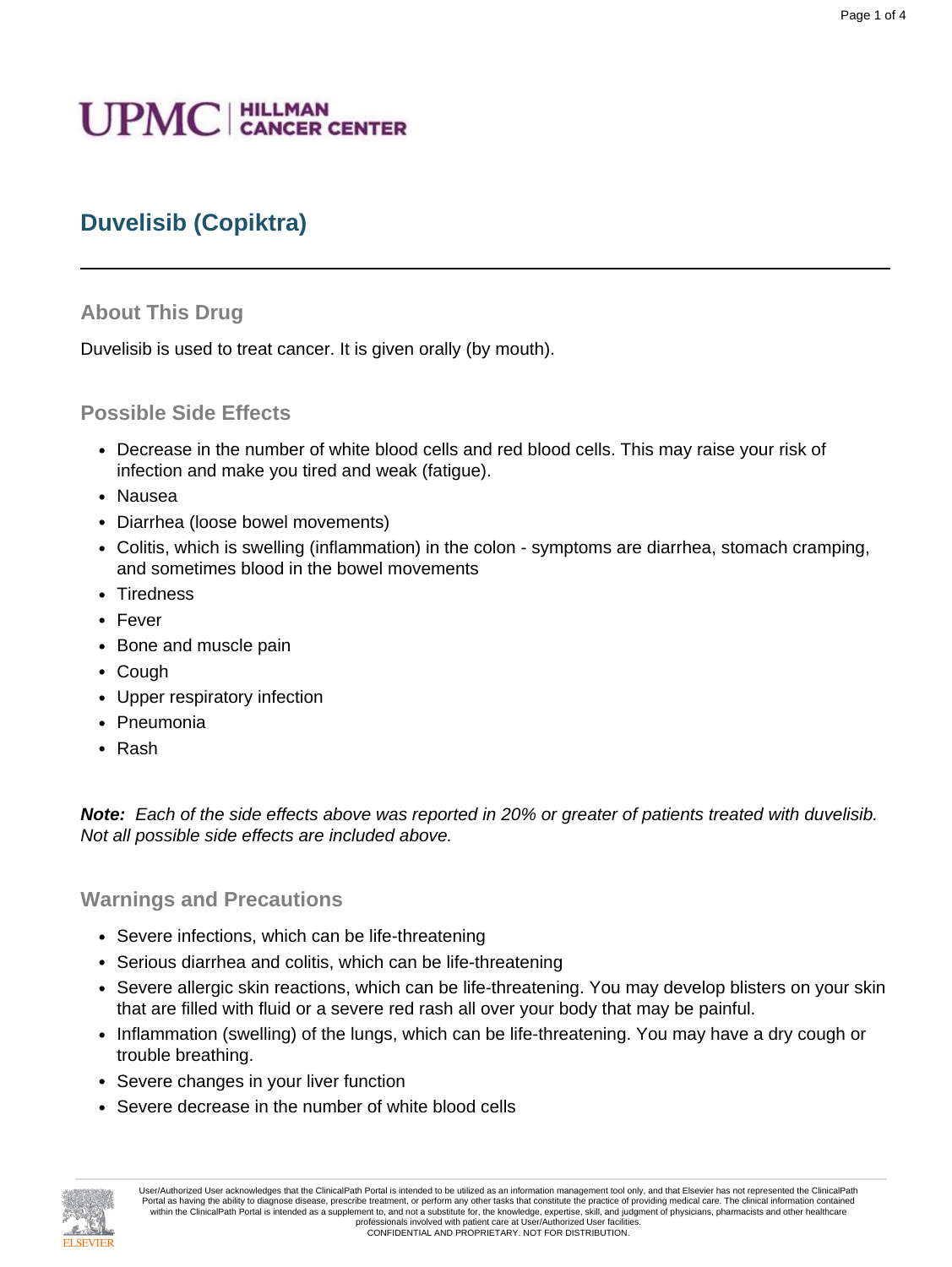**Note:** Some of the side effects above are very rare. If you have concerns and/or questions, please discuss them with your medical team.

# **How to Take Your Medication**

- Swallow the medicine whole, with or without food. Do not open, break or chew the capsules.
- **Missed dose**: If you miss a dose by less than 6 hours, take it as soon as you think about it, and then take your next dose at the regular time. If you miss a dose by more than 6 hours, then skip the missed dose and take your next dose at the regular time. If you vomit a dose or miss a dose, contact your physician.
- **Handling:** Wash your hands after handling your medicine, your caretakers should not handle your medicine with bare hands and should wear latex gloves.
- This drug may be present in the saliva, tears, sweat, urine, stool, vomit, semen, and vaginal secretions. Talk to your doctor and/or your nurse about the necessary precautions to take during this time.
- **Storage:** Store this medicine in the original container at room temperature.
- **Disposal of unused medicine:** Do not flush any expired and/or unused medicine down the toilet or drain unless you are specifically instructed to do so on the medication label. Some facilities have take-back programs and/or other options. If you do not have a take-back program in your area, then please discuss with your nurse or your doctor how to dispose of unused medicine.

# **Treating Side Effects**

- Manage tiredness by pacing your activities for the day.
- Be sure to include periods of rest between energy-draining activities.
- Get regular exercise with your doctor's approval. If you feel too tired to exercise vigorously, try taking a short walk.
- To decrease the risk of infection, wash your hands regularly.
- Avoid close contact with people who have a cold, the flu, or other infections.
- Take your temperature as your doctor or nurse tells you, and whenever you feel like you may have a fever.
- Drink plenty of fluids (a minimum of eight glasses per day is recommended).
- To help with nausea and vomiting, eat small, frequent meals instead of three large meals a day. Choose foods and drinks that are at room temperature. Ask your nurse or doctor about other helpful tips and medicine that is available to help stop or lessen these symptoms.
- If you throw up or have loose bowel movements, you should drink more fluids so that you do not become dehydrated (lack of water in the body from losing too much fluid).
- If you have diarrhea, eat low-fiber foods that are high in protein and calories and avoid foods that can irritate your digestive tracts or lead to cramping.
- Ask your nurse or doctor about medicine that can lessen or stop your diarrhea.
- If you get a rash do not put anything on it unless your doctor or nurse says you may. Keep the area around the rash clean and dry. Ask your doctor for medicine if your rash bothers you.

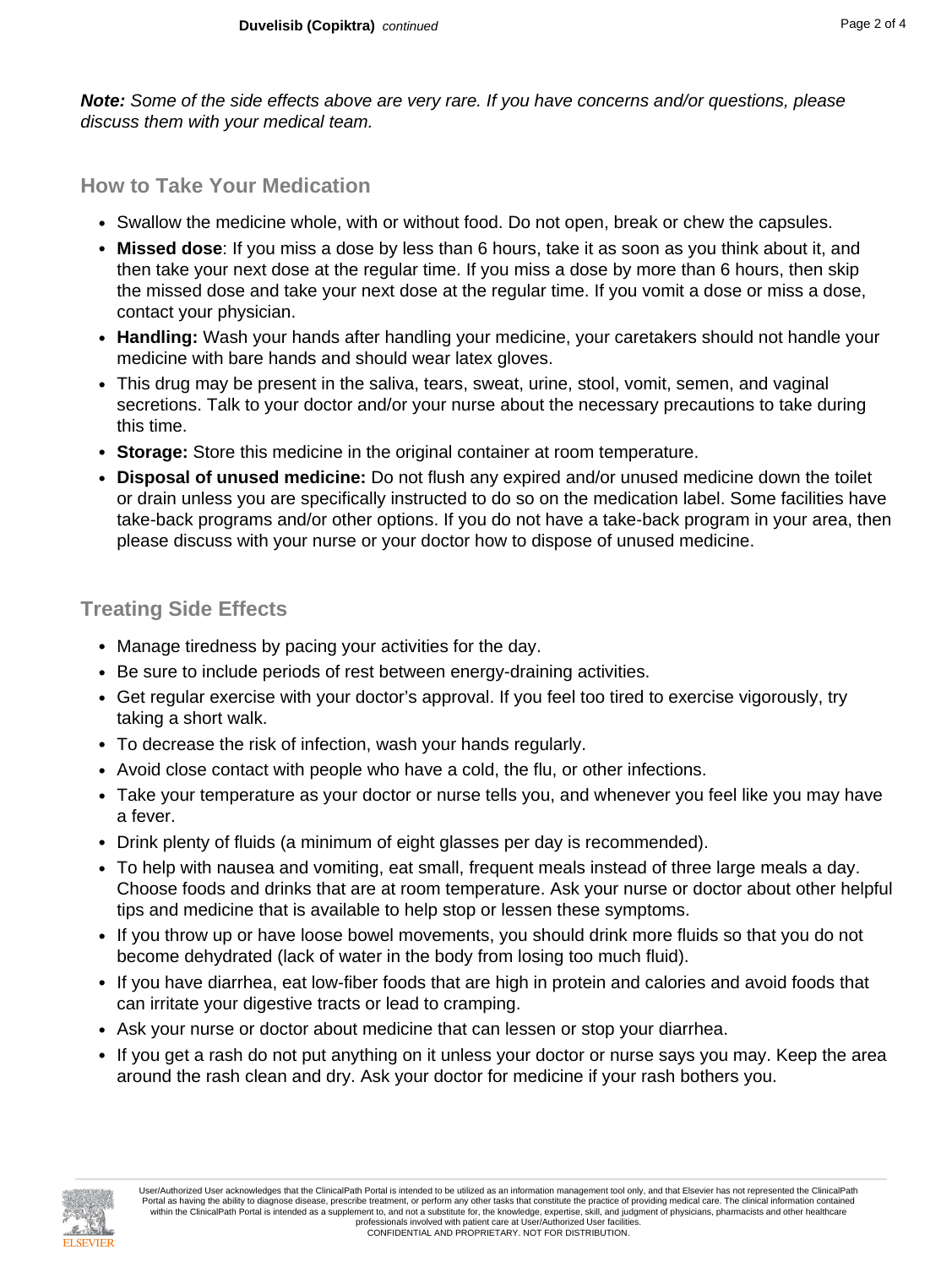• Keeping your pain under control is important to your well-being. Please tell your doctor or nurse if you are experiencing pain.

# **Food and Drug Interactions**

- This drug may interact with grapefruit and grapefruit juice. Talk to your doctor as this could make side effects worse.
- Check with your doctor or pharmacist about all other prescription medicines and over-the-counter medicines and dietary supplements (vitamins, minerals, herbs and others) you are taking before starting this medicine as there are known drug interactions with duvelisib. Also, check with your doctor or pharmacist before starting any new prescription or over-the-counter medicines, or dietary supplements to make sure that there are no interactions.
- Avoid the use of St. John's Wort while taking duvelisib as this may lower the levels of the drug in your body, which can make it less effective.

## **When to Call the Doctor**

Call your doctor or nurse if you have any of these symptoms and/or any new or unusual symptoms:

- Fever of 100.4° F (38° C) or higher
- Chills
- Signs of a local infection such as pain, redness, tenderness, warmth and/or swelling
- Tiredness or weakness that interferes with your daily activities
- Feeling dizzy or lightheaded
- Wheezing or trouble breathing
- Dry cough
- Coughing up yellow, green, or bloody mucus
- Pain in your chest
- Nausea that stops you from eating or drinking and/or is not relieved by prescribed medicines
- Diarrhea, 4 times in one day or diarrhea with lack of strength or a feeling of being dizzy
- Pain in your abdomen that does not go away
- Blood in your stool
- New rash and/or itching
- Rash that is not relieved by prescribed medicines
- Signs of possible liver problems: dark urine, pale bowel movements, bad stomach pain, feeling very tired and weak, unusual itching, or yellowing of the eyes or skin
- Flu-like symptoms: fever, headache, muscle and joint aches, and fatigue (low energy, feeling weak)
- Pain that does not go away, or is not relieved by prescribed medicines
- If you think you may be pregnant or may have impregnated your partner

## **Reproduction Warnings**